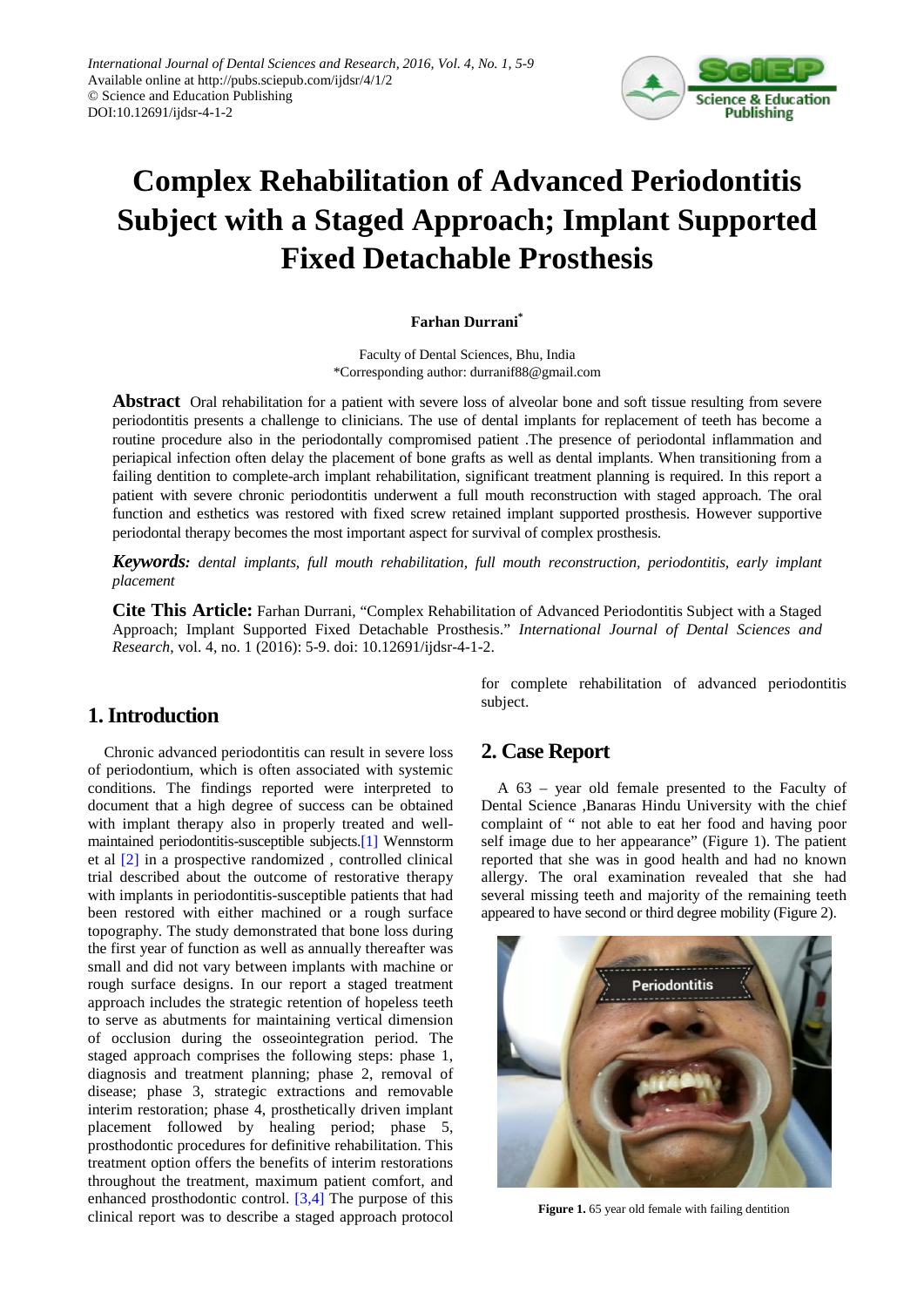

**Figure 2.** Periodontally Compromised Dentition

As evident from CT scan picture (Figure 3 a,b,c), maxillary teeth appeared to flare and suffer from traumatic occlusion secondary from the condition of advanced loss of periodontal support. Molars had significant bone loss and through – and – through furcation involvement. A synopsis of the final treatment plan of the patient was as follows, oral prophylaxis to reduce infection in the mouth, after three weeks removal of all remaining teeth except molars of left side to help in guidance of vertical dimension of occlusion (Figure 4 d,e). Complete dentures with three weeks post implant placement and fabrication of detachable screw retained prosthesis.



**Figure 3** a,b,c. Denta Scan 3D view



**Figure 4** d,e. Edentulous Mouth With Molars and premolars Left for VDO

Two separate surgeries including (1) removal of natural teeth; and (2) placement of dental implants. Complete dentures were delivered which maintained the occlusal vertical dimension.

Three weeks post extraction six tissue level implants (Myriad Connect, Equinoxmed) were placed in mandible. 3.8\9.5 in region of 35, 34, 33, 32, 31, 41, 42, 43, 44, 45 (Figure 5a). Maxilla had six implants (Xive Dentsply) between the sinus bilaterally, 3.8/11, 3.4/11, 3.5/9.5, 3.4/9.5, 3.4 11 and 3.4/13 in 15, 14, 13, 12, 11, 21, 22, 23, 24, 25 region ( Figure 5b) .The postoperative OPG (Figure 5c) after the surgery describes the correct positioning and placement of implants.



**Figure 5** a. Tissue Level Implants in mandible



**Figure 5** b. Bone level implants in maxilla



**Figure 5** c. Post operative OPG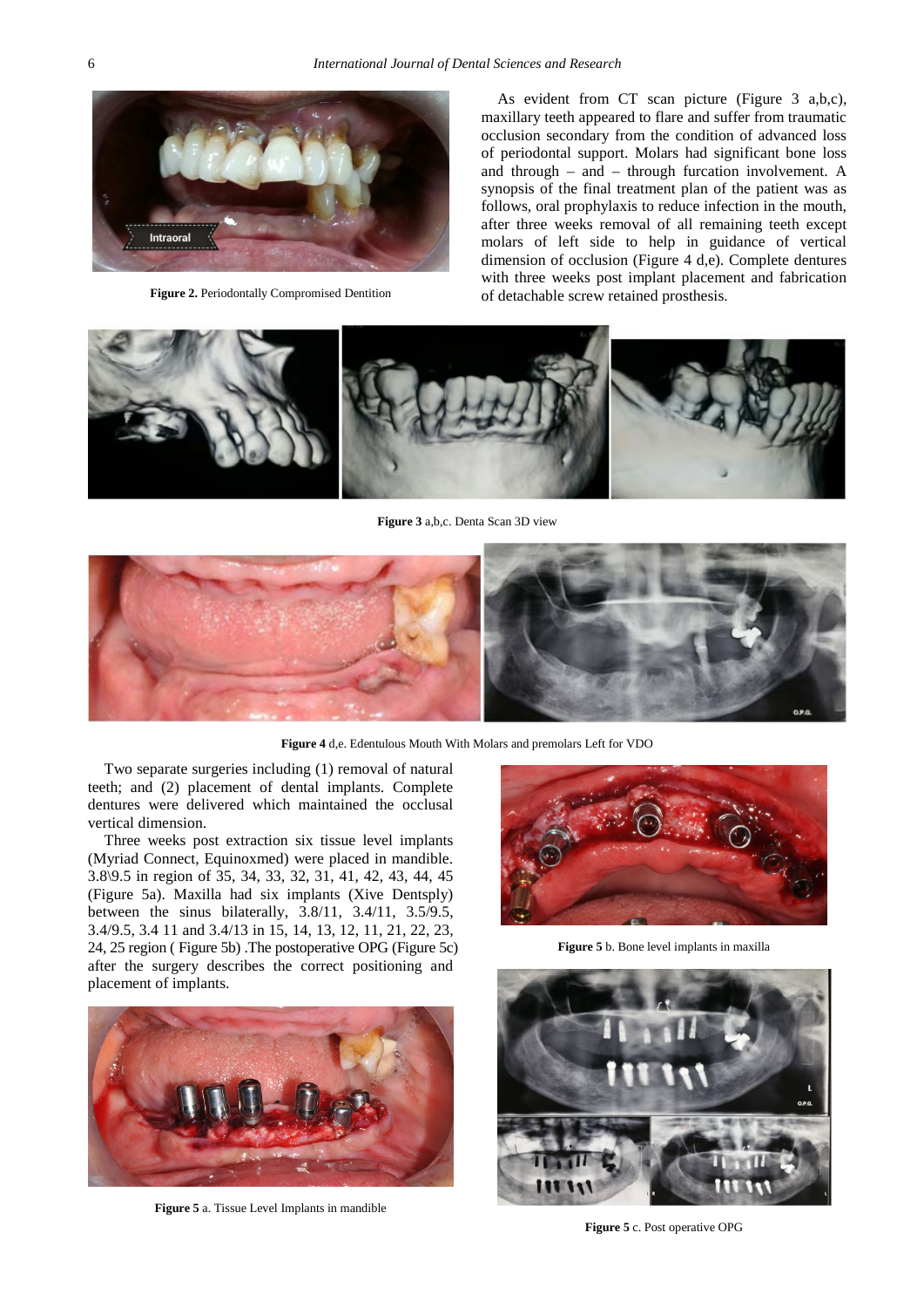The second stage of surgery was performed ten weeks after the placement of dental implants for maxilla. Healing screws were attached on six Xive implants(Dentsply) (Figure 5d,e).



**Figure 5** d. Gingival Formers



**Figure 5e.** Fabrication of Prosthesis

#### **2. 1. Mandible**

Three weeks after the second stage surgery, transfer caps were snapped on the tissue level implants (Myriad Connect) in the mandible (Figure 6 a,b). Direct impression with Aquasil (Dentsply) was taken and analogs were attached to the caps in the impression. The cast able sleeves provided by the manufacturer were used for fabrication of the framework. Maxilla had complete denture, when this prosthesis was being fabricated (Figure 6 c,d). Patients denture was copied and delivered to the lab with proper jaw relationship. Centric relation and protrusive records was checked with mandibular framework screwed in patient mouth after fabrication. Finally a detachable metal porcelain bridge was screwed in the mandible opposite maxillary denture (Figure 6 e,f).



**Figure 6** a,b. Tissue level implants, Transfer caps



**Figure 6** c,d. Analogs& Framework



**Figure 6** e,f. Final Detachable Screw Retained Prosthesis For Mandible

#### **2.2. Maxilla**

Two weeks after mandible prosthesis delivery, impression transfers (Friadent, Dentsply ) were attached to individual implants in maxilla with adequate torque and radiograph check. Dental floss were used to tie all impression posts together .Pattern resin (Pattern resin; GC America Inc) was flowed in liquid state to prevent over spilling and to prevent movement of transfers during

impression procedure (Figure 7a,b,c). After hardening of the resin, the assembly was sectioned and rejoined to allow for the polymerization shrinkage of the acrylic resin, direct impression was taken with a special tray fabricated chair side.

Further implant analogs were fitted in the posts which came out along with impression, and transferred to the laboratory after disinfection. Jaw relation records with midline, canine position, and the copied maxillary denture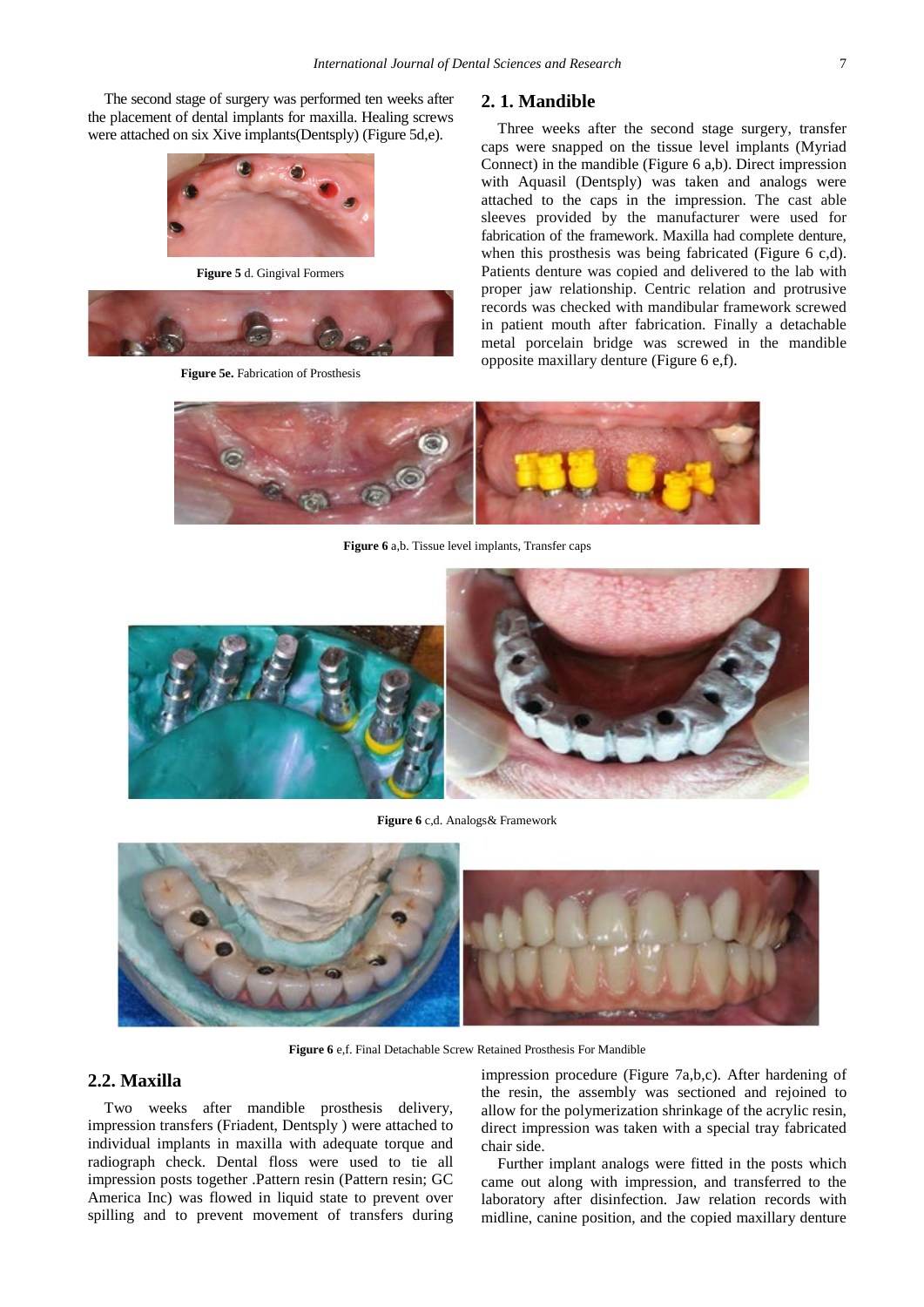for reference were sent along with it. The definitive casts were poured with Type IV dental stone (Silky Rock; Whip Mix Corp) with a double pouring technique (Figure 7 d,e). Casts were mounted on an articulator (Panadent; Panadent Corp) with a facebow transfer and CR interocclusal record. MP abutments with castable sleeve, (Xive and Friadent) were used for milled framework fabrication .

After the delivery of Screw retained detachable milled framework, it was checked in the mouth for passive fit. The frameworks were fabricated with palladium silver alloy (Aurolite  $61 - 60.5$  % Pd ,  $28\%$  Sn ). It was tested in mouth and with new centric occlusion records. (Figure 7 f,g,h). The metal ceramic prosthesis with canine guided occlusion for maxilla was fabricated as definitive prosthesis. Pink porcelain was used for gingival material. Anterior posterior spread for the prosthesis was evaluated before the final fabrication, cantilevers were given, not crossing

more than 1.5 times the distance between anterior and posterior most implants (Figure8, i,j ,k,l).

The prosthesis was tightened to individual implants with at least  $25$  N/cm<sup>2</sup> in maxilla. The occlusion was checked with protrusive and lateral movements and correction were done if required. The screw access holes were closed with Renamel Microfil (Cosmodent) after using hydrofluoric acid and silanization. Oral hygiene instructions and double floss below the framework were enforced with strict protocol. The patient was instructed to use the occlusal splint in the night to prevent overloading from possible parafunction. The patient was followed for week, one month, three months; six months and two years.

The patient had three months hygiene recall. The patient reported improvement of masticatory function and esthetics. No complications including fracture of prosthesis, loosening of prosthesis, abutments, or implants were found.



**Figure 7 a,b,c**. Impression Transfers, Floss, Pattern Resin



**Figure 7 d,e.** Special Tray Direct Impression ,Analogs



**Figure 7** f,g,h. Framework ,O bite Registration ,Cast Transfer



**Figure 7** i,j,k. Maxillary Detachable Fixed Prosthesis



**Figure 7** l. OPG

# **3. Discussion**

Lots of studies have stated that long term prognosis of iimplants in chronic or advanced periodontitis cases are similar to patients with no periodontal disease patient [\[5,6\].](#page-4-3) How ever the incidence of perimplantitis was higher in patients with aggressive periodontitis as opposed to that of